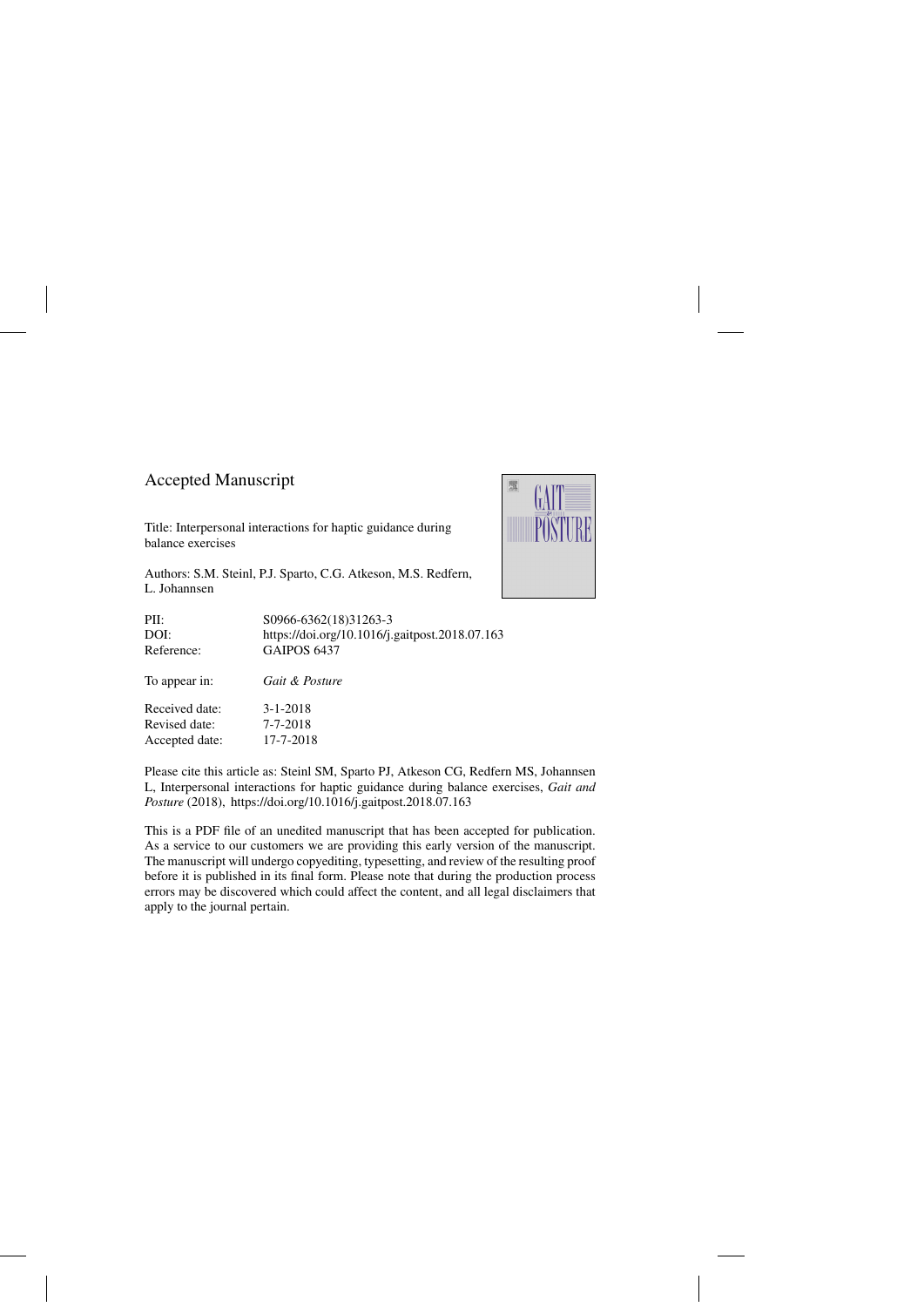### *Interpersonal interactions for haptic guidance during balance exercises*

*S. M. Steinl<sup>a</sup> , P.J. Sparto<sup>b</sup> , C.G. Atkeson<sup>c</sup> , M.S. Redfern<sup>d</sup> , L. Johannsen<sup>e</sup>*

*<sup>a</sup>Department of Sport and Health Science, Technical University Munich, Munich, Germany*

*<sup>b</sup>Department of Physical Therapy, School of Health and Rehabilitation Sciences, University of Pittsburgh, Pittsburgh, USA*

*<sup>c</sup>Robotics Institute and Human-Computer Interaction Institute, Carnegie Mellon University, Pittsburgh, USA* "Department of Sport and Health Science, Technical University Munich, Munich, Germany<br>
"Department of Physical Therapy, School of Health and Rehabilitation Sciences, University of<br>
Pitsburgh, Pitsburgh, USA<br>
"Robotics Inst

*<sup>d</sup>Department of Bioengineering, Swanson School of Engineering, University of Pittsburgh, Pittsburgh, USA*

*e School of Health Sciences, University of East Anglia, Norwich, UK*

Corresponding Author:

S.M. Steinl, Department of Sport and Health Science, Technical University Munich, Munich, Germany, Georg Brauchle Ring 60/62, 80992 Munich

saskia.steinl@tum.de

Word count abstract: 296

Word count manuscript: 2984

Figures: 5

**Study Highlights**

- passive support mode demonstrated its advantages in increased strength of the IPC
- active support mode decreased the postural sway to a greater extent.
- more partnership based methods should be considered for balance rehabilitation
- postural control can be responsive to social factors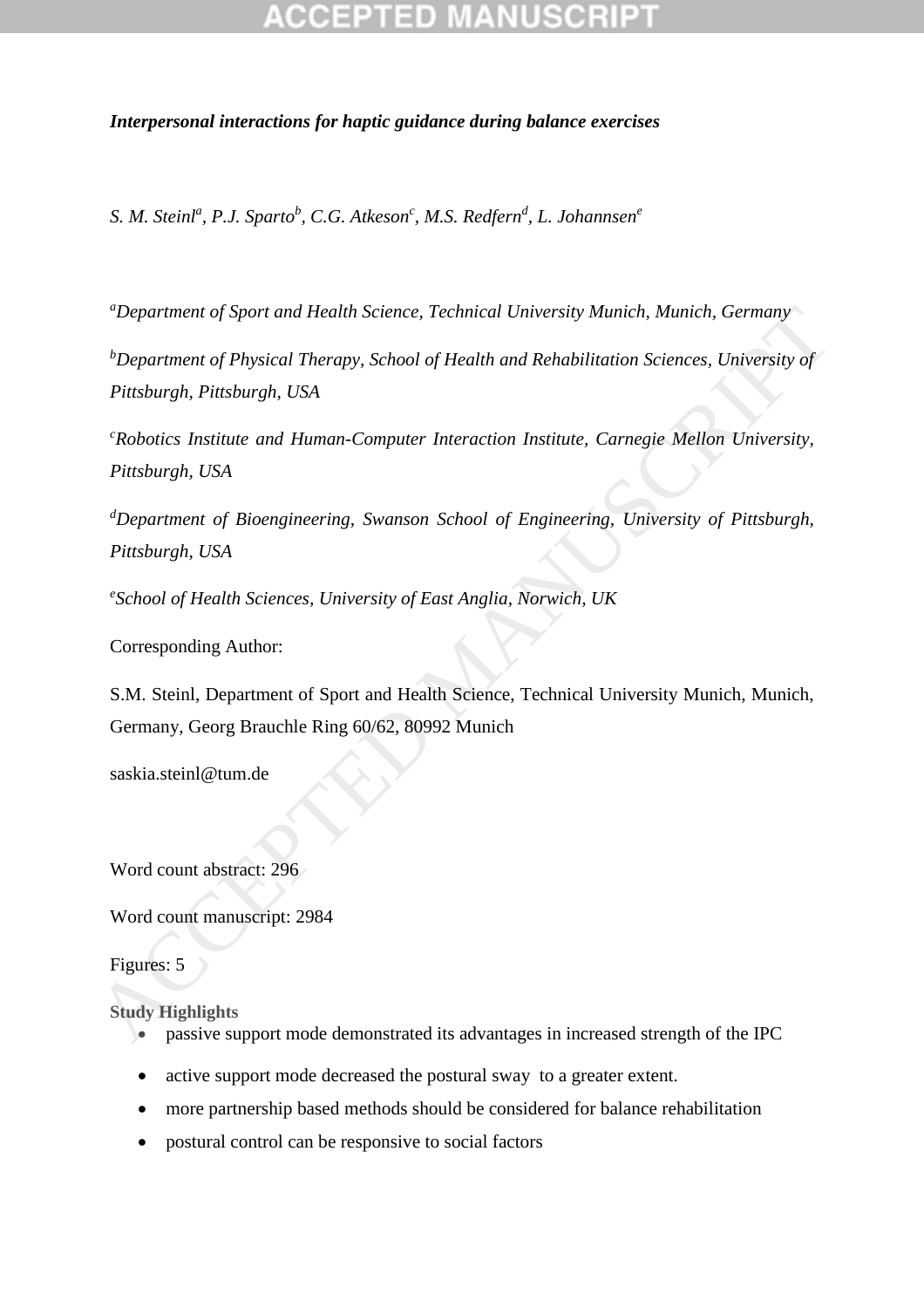### **Abstract**

#### *Background*

Caregiver–patient interaction relies on interpersonal coordination during support provided by a therapist to a patient with impaired control of body balance.

### *Research question*

The purpose of this study was to investigate in a therapeutic context active and passive participant involvement during interpersonal support in balancing tasks of increasing sensorimotor difficulty.

#### *Methods*

Ten older adults stood in semi-tandem stance and received support from a physical therapist (PT) in two support conditions: 1) physical support provided by the PT to the participant's back via an instrumented handle affixed to a harness worn by the participant ("passive" interpersonal touch; IPT) or 2) support by PT and participant jointly holding a handle instrumented with a force-torque transducer while facing each other ("active" IPT). The postural stability of both support conditions was measured using the root-mean-square (RMS) of the Centre-of-Pressure velocity (RMS dCOP) in the antero-posterior (AP) and medio-lateral (ML) directions. Interpersonal postural coordination (IPC) was characterized in terms of crosscorrelations between both individuals' sway fluctuations as well as the measured interaction forces. The purpose of this study was to investigate in a therapeutic context active and passive partic-<br>ipant involvement during interpersonal support in halancing tasks of increasing sensorimotor<br>difficulty.<br>Methods<br>Ten older a

#### *Results*

Active involvement of the participant decreased the participant's postural variability to a greater extent, especially under challenging stance conditions, than receiving support passively. In the passive support condition, however, stronger in-phase IPC between both partners was observed in the antero-posterior direction, possibly caused by a more critical (visual or tactile) observation of participants' body sway dynamics by the therapist. In-phase crosscorrelation time lags indicated that the therapist tended to respond to participants' body sway fluctuations in a reactive follower mode, which could indicate visual dominance affecting the therapist during the provision of haptic support.

## *Significance*

Our paradigm implies that in balance rehabilitation more partnership-based methods promote greater postural steadiness. The implications of this finding with regard to motor learning and rehabilitation need to be investigated.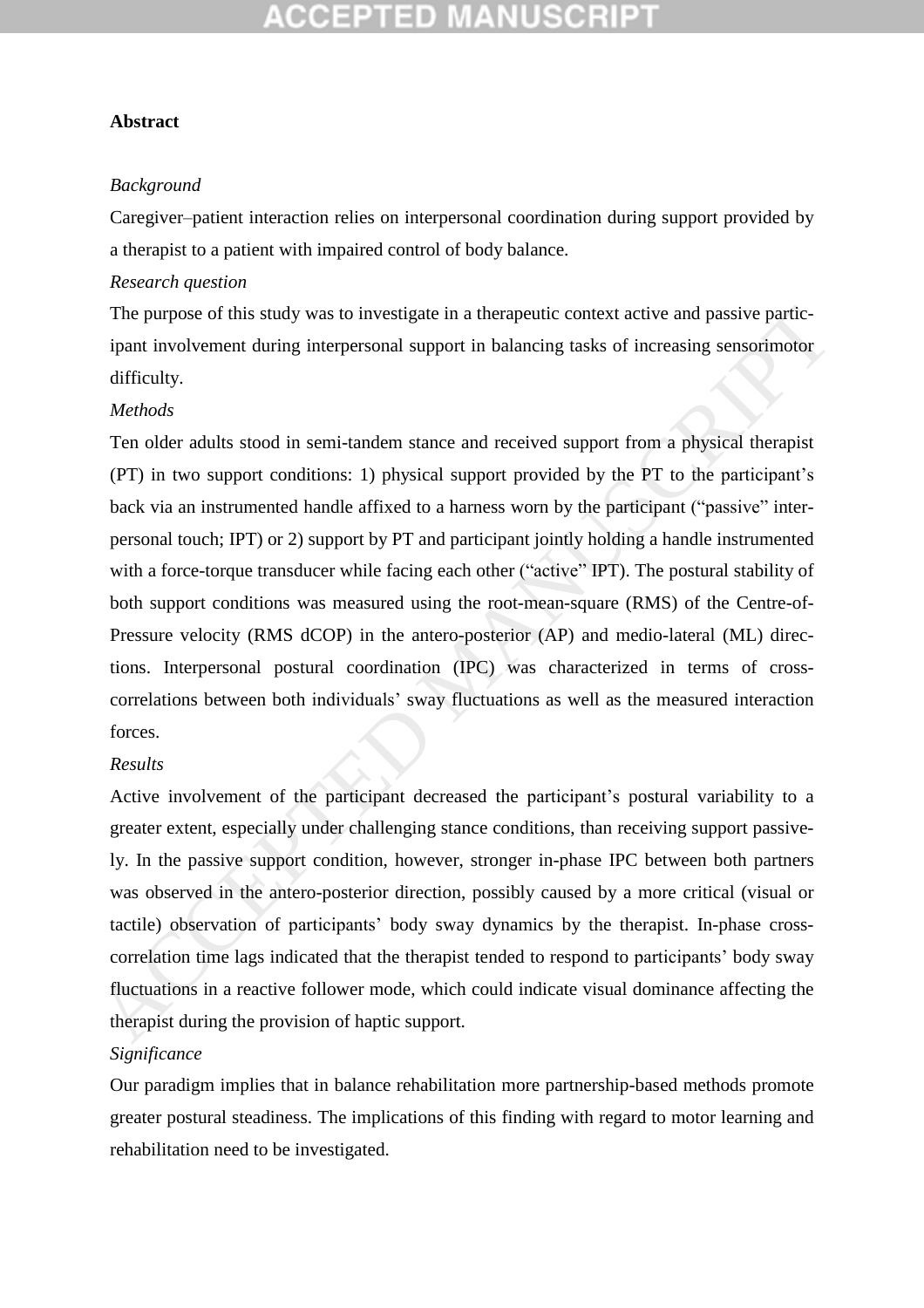**Keywords:** Interpersonal coordination, balance rehabilitation, social postural coordination*,* haptic support

### **1. Introduction**

Falls and fall related injuries in older adults are a public health issue [1, 2]. Balance exercises, however may reduce falls risk [3]. In balance rehabilitation, a physical therapist (PT) manipulates the provision of sensory cues during sensorimotor training to facilitate motor learning, and control of body balance [4-6].

The factors governing sensorimotor interactions between therapist and client, however are poorly understood [7]. Interpersonal sensorimotor interaction can be classified into cooperation and collaboration [8]. In contrast to collaborative interactions that do not integrate a priori role assignments, roles are assigned a priori to each participant in cooperative interactions. For example during balance exercises, this can lead to an allocation of sub-tasks, such as provision of haptic balance support by a therapist and reception by the client involved in the balancing task [9].

Additional tactile feedback is a reliable approach to augment control of body balance [10]. In the traditional paradigm ("active" light touch), a participant is controlling the upper limb directly, which is contacting the external haptic reference [11]. Hereby, the movement degrees of freedom of the contacting limb are used for precision control of the contact force with the control of body sway as a separate process [12]. In addition to the haptic feedback signal, the output of fingertip control could serve as a signal to control sway [13]. In non-manual, "passive" light touch, the contact is delivered to a participant's body segment. A participant is less able, to control the precision by which the contacting force is applied [13]. Here, the movement degrees of freedom available to a participant for controlling the contact force are limited by the current postural degrees of freedom, thereby creating a direct equivalence between control of body sway and precision of the contact. Falls and fall related injuries in older adults are a public health issue [1, 2]. Balance exercises,<br>however may reduce falls risk [3]. In balance rehabilitation, a physical therapist (PT) manipu-<br>lates the provision of s

Passive light touch with an earth-fixed reference results in proportional sway reductions in the range of 20%-30% [13]. This is similar to what has been reported in studies involving fingertip light touch [i.e. 14]. Interpersonal fingertip touch (IPT) leads to lesser sway reductions of around 9-15% [9, 14-17]. The reason for this diminished effect could lie in the fact that the contact reference is not earth-fixed but shows own motion dynamics, which might make dis-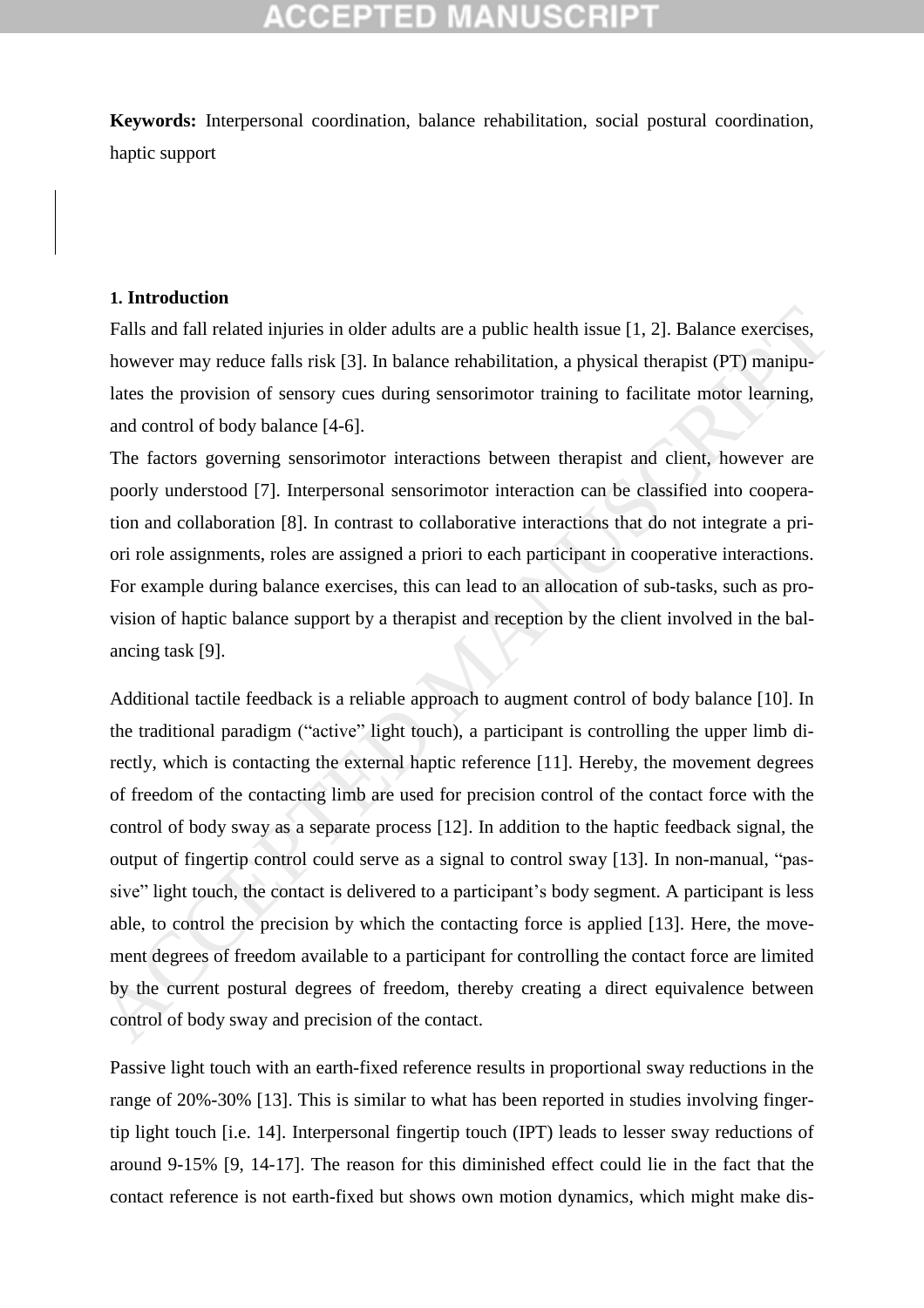ambiguation of the haptic signal in terms of own sway-related feedback more challenging. Johannsen et al. [9] assessed "passive" IPT in neurological patients as well as chronic stroke and reported sway reductions between 15%-26%. In stroke patients, passive, trunk-based IPT [9], nevertheless, seemed more beneficial than fingertip IPT [16].

In our study, we directly contrasted the effects of active and passive support modes on body sway in a therapeutic setting. We measured the interaction forces between a physiotherapist and participants and characterized the interpersonal postural coordination (IPC) between both partners. We predicted that the participant would demonstrate the greatest sway reductions when passive IPT was provided to the trunk with no involvement in contact precision control. We increased the sensory challenges imposed by the balance task (foam surface, eyes closed, pitch head movement) and assumed that with increasing difficulty, the benefit of IPT would increase as well potentially in interaction with the specific IPT mode. and participants and characterized the interpersonal postural coordination (IPC) between both<br>partners. We predicted that the participant would demonstrate the greatest sway reductions<br>when passive IPT was provided to the

#### **2. Methods**

#### *Participants*

Ten older adults without significant neurological or orthopedic history, between the age of 71 and 86 years (mean age 79 yrs,  $SD = 5$ ; 5 females, 5 males; all right-handed for writing) participated in this study. One PT (16years of experience) provided support.

#### *Recruitment and Exclusion criteria*

Participants were recruited from a sample of screened healthy elderly subjects from a preliminary study [18]. This study was approved by the Institutional Review Board of the University of Pittsburgh.

#### *Demographic data*

Participants completed the Activities-specific Balance Confidence Scale (ABC) questionnaire [19] and the Functional Gait Assessment [20] prior to the experiment. The participants reported a balance confidence level between 74% and 100% (mean 94%, SD=8). The Functional Gait Assessment (FGA) is a modification of the Dynamic Gait Index (DGI) that uses higher level gait tasks [20]. Participants achieved scores between 17 and 30 in the FGA (mean 26, SD=5).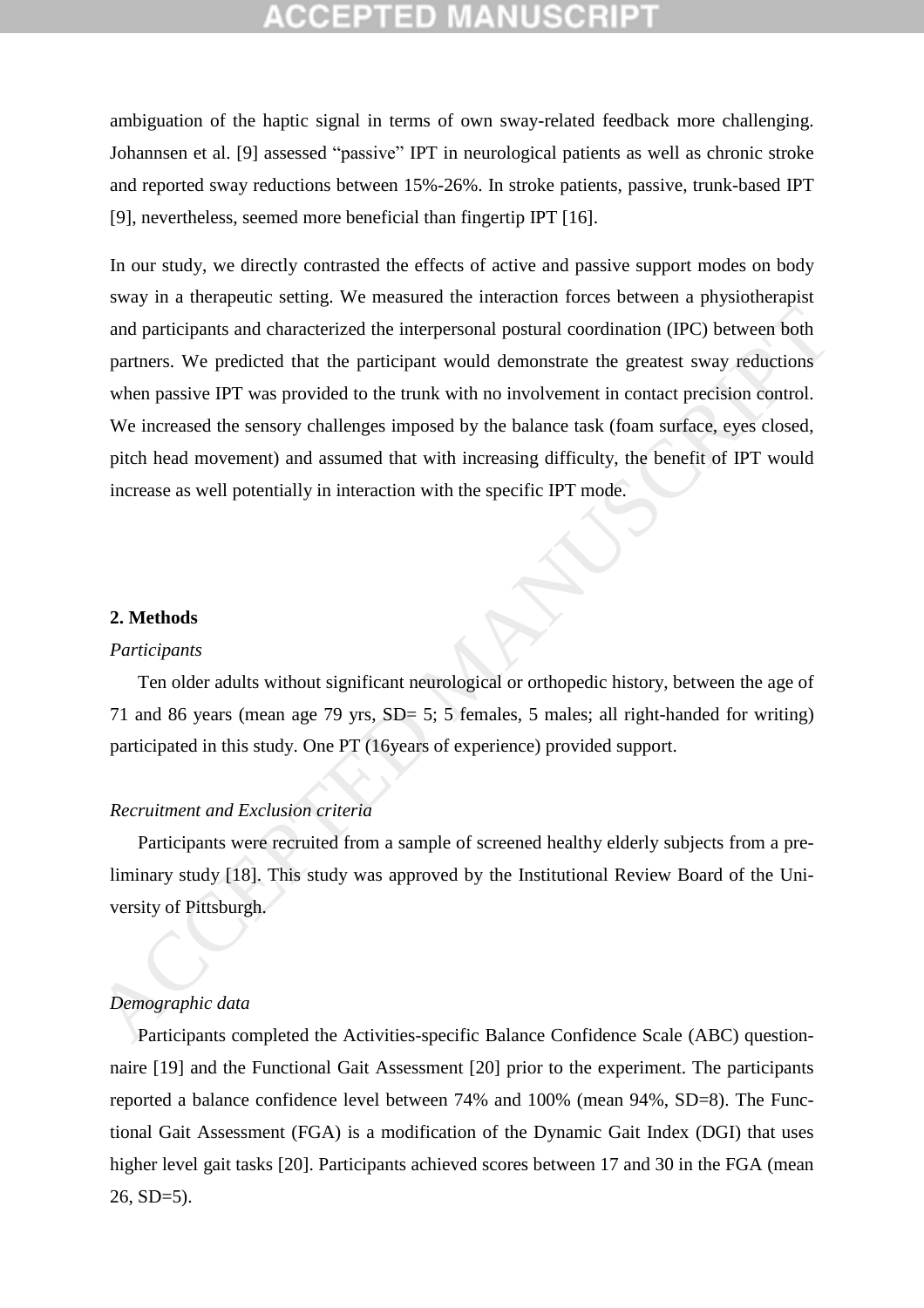#### *Experimental Design*

Participants performed 2 sets of 6 randomized balance exercises during two different conditions: passive support (PS) and active support (AS) (Figure 1). In the PS condition, the PT who was in bipedal stance with full vision, stood behind the participant and lightly held on to an instrumented handle mounted on the back of the participant's vest and applied stronger support only when he felt the participant required firmer assistance to maintain upright balance. In the AS condition, the PT and the participant faced one another and simultaneously held on to the handle. Participants were instructed to stand as stable as possible with their arms crossed in front of their waist (PS) or to stand as stable as possible while holding on to a handle (AS). For each set of six balance conditions participants completed a partial factorial design of the conditions (see Fig 1D). These exercises were chosen across a range of difficulty based on a preliminary study [18].

#### *Instrumentation*

The participant and PT stood on separate force platforms (Bertec, Columbus, Ohio, USA) that measured ground reaction forces and moments at a sampling rate of 120 Hz (see Fig 1A, B). A tri-axial load cell (DSA-03A TecGihan, Japan) was mounted to a custom-made handle and bracket which was secured to the back of a support vest worn by the participant to measure forces during the PS condition (see Fig 1A). Force plate and load cell data were collected by the same data acquisition system (National Instruments, Austin, TX). During the AS condition, the handle was removed from the vest and a second handle was attached to the bracket for the participant's use (see Fig 1B). support only when he felt the participant required firmer assistance to maintain upright bal-<br>ance. In the AS condition, the PT and the participant faced one another and simultaneously<br>included on to the handle. Participa

#### *Procedure*

Participants stood in semi-tandem stance by placing their feet so that the medial borders were touching, and moving their dominant foot backward by a half of foot length [21]. During the foam surface conditions, participants stood on foam (AIREX Balance Pad S34-55, height 6cm, length 51 cm, width 40 cm). During the pitch condition, participants moved their head over a total range of 30 degrees at 1 Hz by following a metronome [22]. Trials lasted 30 seconds and participants wore a safety harness.

#### *Data reduction and statistical analysis*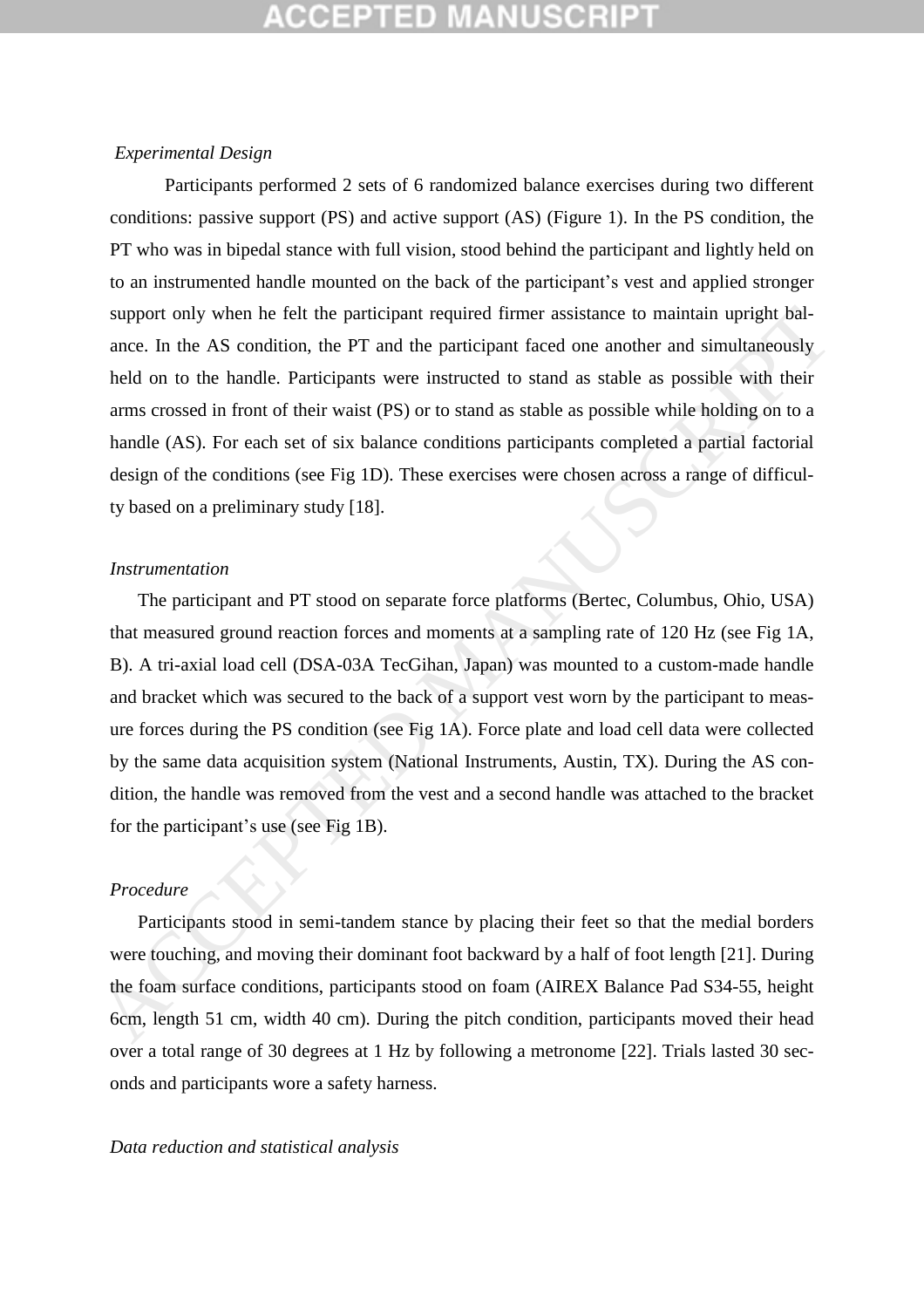# CEPTED

The force platform and load cell data were transformed into center of pressure (COP) and handle force measurements, respectively, using calibration equations The antero-posterior (AP) and medio-lateral (ML) components of the COP and the AP component of the handle force were extracted. All data time series were smoothed using a dual-pass, 4<sup>th</sup> order Butterworth lowpass filter (cutoff=10Hz). COP data were numerically differentiated to produce COP velocity measures. Velocity information is the predominant source of body sway control [23] therefore the root-mean-square of the AP and ML COP velocity (RMS dCOP) were the primary postural control measures. The IPC was estimated by computing the cross-correlation functions between both participants' COP velocity time series.

Cross-correlations were computed within a range of minimum and maximum time lags between -/+3 s. We used the standard MATLAB cross correlation function which measures the dependence between two signals [24, 25]. The largest maximum (in-phase behavior) and minimum (anti-phase behavior) cross-correlation coefficients and corresponding time lags were extracted. The cross-correlation coefficients were Fisher Z-transformed for statistical analysis.

SPSS version 23 was used for statistical analysis. A linear mixed model analysis with support mode (2 levels: active and passive) and condition (6 balance exercises) effect as well as the support \* condition interaction was performed. For the estimation of the model we used a maximum likelihood method. Postural sway parameters (RMS) were analyzed including subject as a random effect while IPC parameters (correlation coefficients, lags) and forces were analyzed using only fixed effects. A diagonal covariance structure was used for repeated effects in the mixed model [26]. An alpha level of 0.05 was used for level of significance, and post-hoc comparisons were computed using Sidak adjustment. [23] therefore the root-mean-square of the AP and ML COP velocity (RMS dCOP) were the<br>primary postural conrot measures. The IPC was estimated by computing the cross-correlation<br>functions between both participants' COP vel

#### **3. Results**

### *3.1. Postural control*

## *Sway velocity in AP direction*

Significant support (F  $(1,58.5)$  =22.8, p< 0.001) and condition (F $(5,28.5)$ =80.6, p<0.001) effects were found for participant RMS dCOP in the AP direction (Figure 2). The passive support led to higher sway velocity production. The sensory conditions generated progressively increased sway velocity (see Fig. 2A).

#### *Sway velocity in ML direction*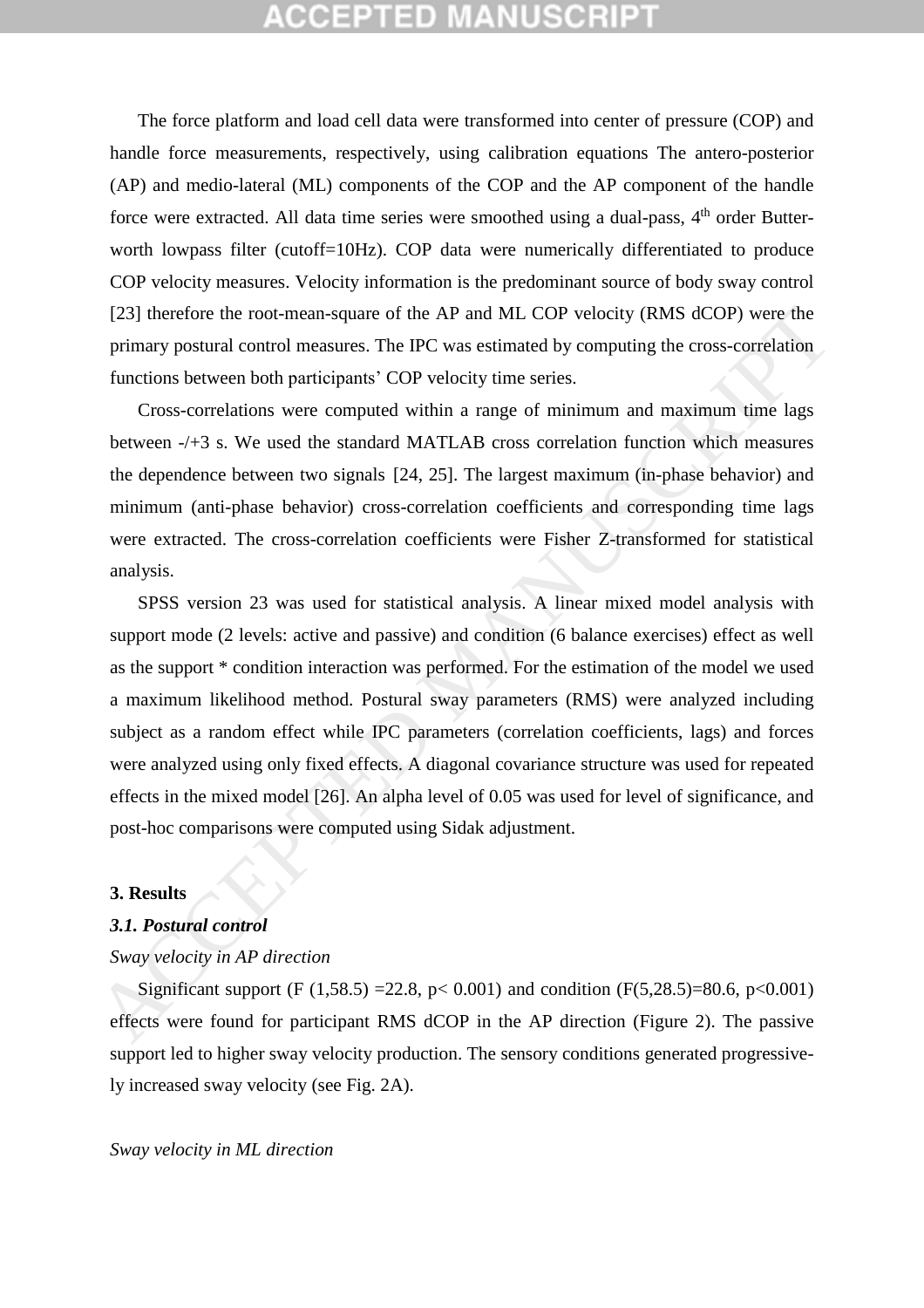Analysis of the RMS dCOP in the ML direction generated similar support  $(F(1,57.5)=51.3, p<0.001)$  and condition  $(F(5,25.9)=59.2, p<0.001)$  effects as in the AP direction, but there was also a significant interaction between condition and support  $(F(5,25.8)=3.90, p=0.001)$  (Figure 2B). The interaction indicates that there was greater difference in the amount of sway velocity between passive and active support conditions as the balance conditions became more challenging. The difference in sway velocity ranged from approximately 18.5 mm/s in the firm surface, eyes open, head still condition to 58 mm/s during the foam surface, eyes closed, head pitch condition.

#### *3.2 Handle Forces*

#### *Average AP handle force*

A significant effect of support mode  $(F(1,46.2)=8.22, p=0.01)$  on the average handle force was found (Figure 3A). A mean force of 1.7 N (SD 0.5 N) in the posterior direction on the handle was observed during the passive support trials. During the active support trials, the forces of the PT and participants counteracted one another on average, with a mean force of 0.01 N (SD=0.05 N) towards the PT. A significant effect of sensory condition (F(5,22.2)=4.0, p=0.01) was found. Larger posterior forces on the handle were exerted during the foam, eyes closed, and passive support conditions compared with much smaller force exertion during the other conditions. During the active support trials, a pattern emerged in which the force was directed toward the participant in the easier conditions, and toward the PT in the foam, eyes closed conditions. Lateral forces were also minimal (see Fig. 3A). approximately 18.5 mm/s in the firm surface, eyes open, head still condition to 58 mm/s during the foam surface, eyes closed, head pitch condition.<br>
3.2 Handle Forces<br>
Average AP handle force<br>
A significant effect of supp

#### *Variation in AP handle force*

The magnitudes of variation of handle forces applied between the PT and participant, as measured by the standard deviation of the time series, are shown in Figure 3B. A progressive increase in variation in forces occurred as the sensory conditions became more difficult (F(5, 21.8)=18.4, p< 0.001).

#### *3.3 Interpersonal coordination of postural sway*

#### *Minimum cross correlation coefficients between participant and PT*

Figure 4 displays the minimum (i.e. anti-phase) cross correlation coefficients between the COP velocity of the PT and participant. A significant condition effect was found in both the AP (Figure 4A, F(5,29.7)=9.2, p<0.001) and ML directions (Figure 4B, F(5, 37.1)=3.9, p=0.01). In the AP direction, IPC anti-phase behavior was larger in the eyes closed condi-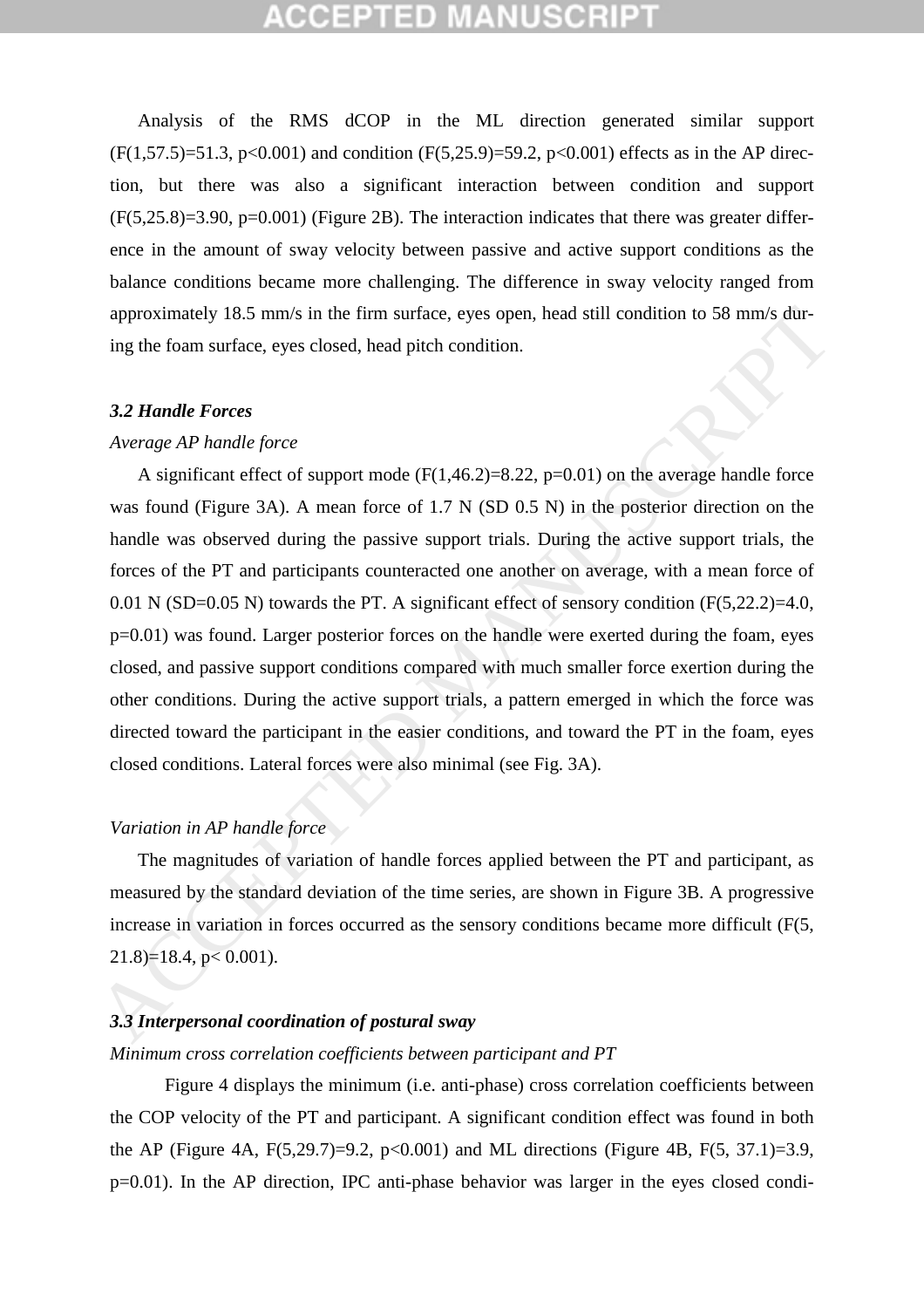tions. In the ML direction, there was less anti-phase IPC in the firm surface, eyes open, head still condition.

### *Maximum cross correlation coefficients between participant and PT*

The maximum (i.e. positive) cross-correlations were greater in absolute magnitude than the minimum (negative) cross-correlations, indicating that the in-phase IPC was more prominent than the anti-phase IPC. The IPC in-phase behavior of the COP velocity in the AP direction demonstrated significant support, condition and interaction effects (Figure 4C). Lower average interpersonal cross-correlation coefficients were found in AS 0.28 (SD 0.02) than in PS 0.34 (SD 0.02) in the AP direction  $(F(2,101.8)=13.4, p<0.001)$ , which indicated greater strength of the in-phase IPC in the passive mode. The sensory conditions differed  $(F(5,34.2)=20.8 \text{ p}<0.001)$ , which showed increasing IPC during the more difficult sensory conditions, similar to the pattern of results of the RMS dCOP. A significant interaction between support and exercise mode  $(F(5, 34.2)=2.7 \text{ p} = 0.04)$  demonstrated greater IPC during the active support mode for the firm surface, eyes open, head still condition, in contrast with greater IPC during the passive support mode for all other conditions. The in-phase coordination in the ML directions showed a significant condition effect only (F(5,35.8)=14.24  $p<0.001$ ). prominent than the anti-phase IPC. The IPC in-phase behavior of the COP velocity in the AP<br>direction denomestrated significant support, condition and interaction effects (Figure 4C).<br>Lower average interpresonal cross-corr

## *3.4 Time lags in IPC between participant and PT*

We found a significant support mode effect  $(F(1, 90.6)=6.6, p=0.02;$  passive mean = -287 ms  $SD = 13$  ms; active mean = 210 ms  $SD = 13$  ms) (Figure 5A; anti-phase IPC). The PT led in all but the third sensory condition (AS) and followed in all but the second and third sensory conditions (PS). Figure 5C (in-phase IPC) demonstrates a pattern in which the PT was always the follower (AS: mean= 159 ms SD=17 ms; PS: mean= 323 ms SD=21 ms) with the exception of the easiest sensory condition (firm, EO, still) in active mode.

#### **4. Discussion**

We aimed to contrast the effects of two different modes of client participation in the provision of interpersonal light touch balance support by a therapist to balance-challenged older adults.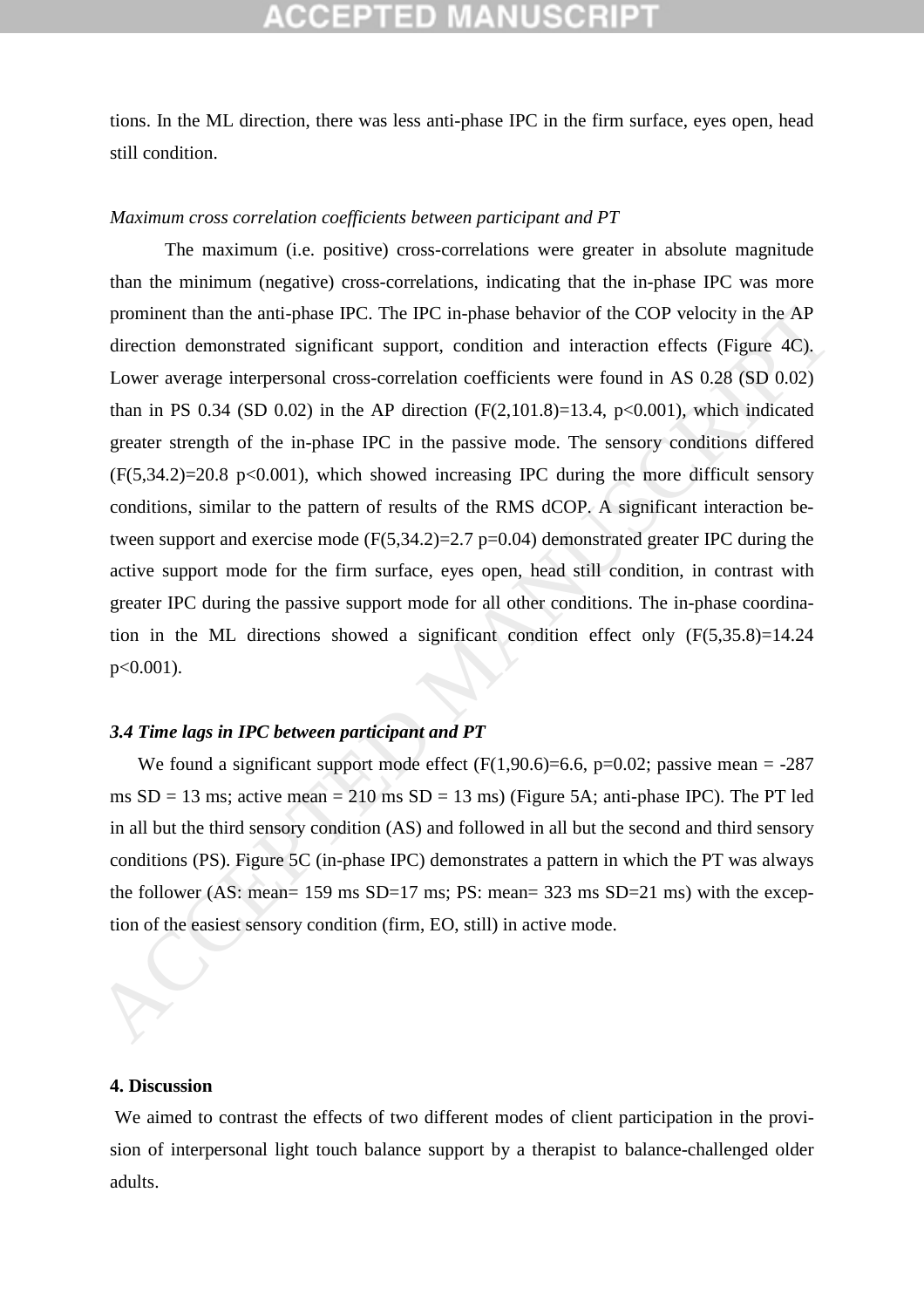# **CCEPTED MANUSCR**I

#### *4.1. Postural control*

In both directions, the active support mode resulted in less participant sway velocity compared with the passive support mode. Proportional sway velocity difference between both modes was 32% of passive condition, which is similar to passive LT sway reductions with an earth-fixed reference or fingertip LT [14, 27]. An interaction between support mode and sensory condition for sway in the ML direction indicated that the active support mode provided a greater benefit with greater sensory disruption. The observation that more active participation in the control of contact force precision resulted in reduced sway under conditions of greater sensorimotor destabilization was unexpected as in previous studies the comparative proportional benefit of passive trunk-based IPT on body sway tended to be greater than IPT at the fingertips.

The difference between the two IPT modes in this study could rest on stronger and less ambiguous haptic feedback from the grasp of the handle or processes of anticipatory postural control and voluntary force precision control in the active IPT mode. Wing et al. [28] investigated the coupling between grip force during one-handed precision grasp on a manipulandum and concurrent postural adjustments in anticipation of dynamic and static loads during horizontal pulling and pushing. They demonstrated a functional linkage between grip force adjustments anticipating changes in load force on the manipulandum and ground reaction torque in anticipation of self-imposed balance perturbations due to the pushing and pulling motion. They suggested that an efferent signal controlling grip force could facilitate the prediction of upcoming postural load and appropriate postural adjustments [28]. Further, minimization of the interaction force and its variability could have resembled the goal of a so called "suprapostural" task resulting in proactive, task-adapted body sway reductions [29, 30]. As the latter mechanism might apply to fingertip IPT too, we speculate that an efferent grip force control signal contributing to anticipatory postural control facilitated postural stability primarily in this study instead. sory condition for sway in the ML direction indicated that the active support mode provided a<br>greater benefit with greater sensory disruption. The observation that more active participation<br>in the control of contact force

By facing the participant in active mode, the therapist might have received clearer social cues about postural destabilization of the participant that facilitated internal simulation of a participant's sway dynamics for the anticipation of instabilities and need for support [31]. For example, the sight of another person can improve an individual's ability to compensate for imbalance [32].

### *4.2 Handle Forces*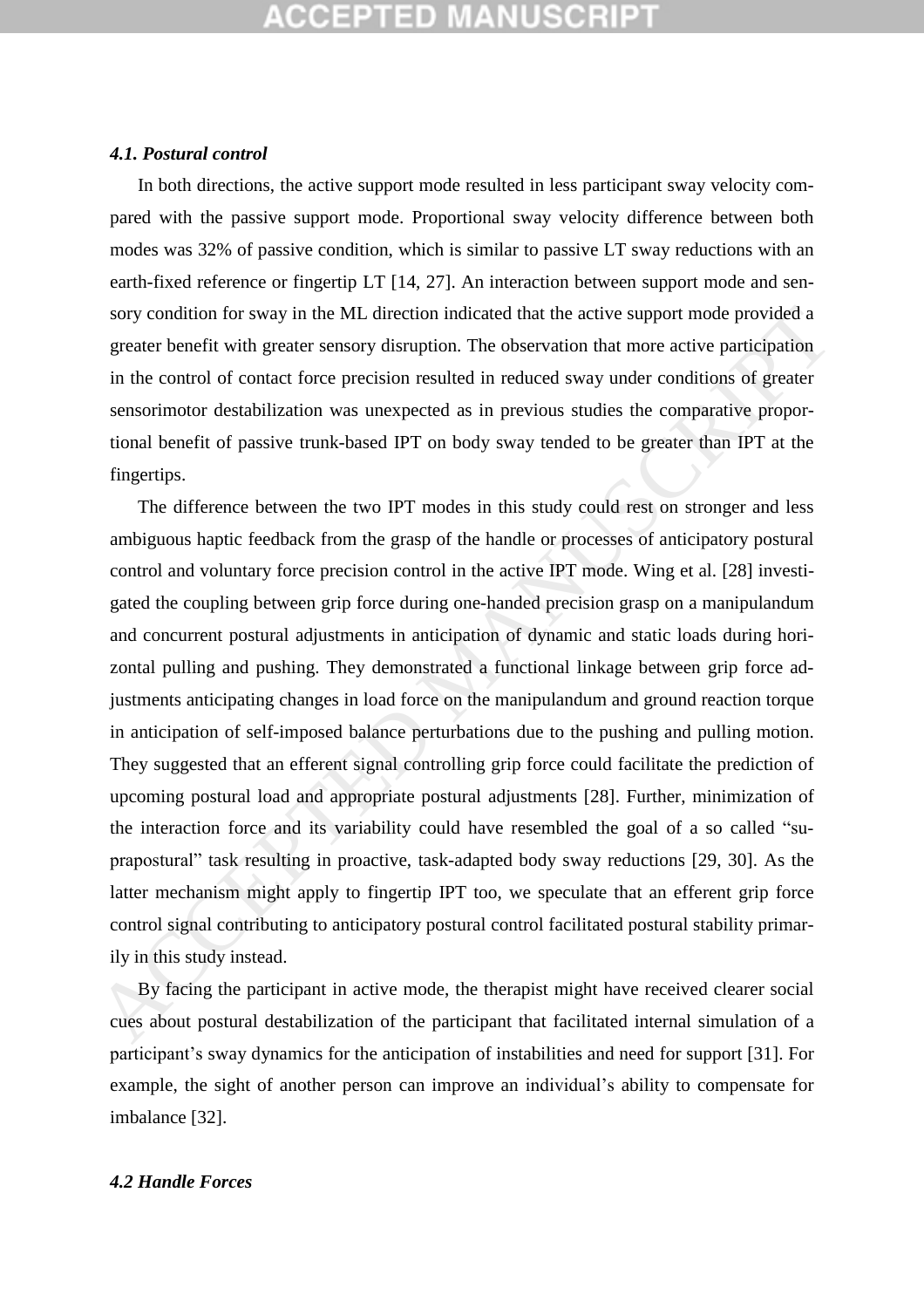# **CEPTED MANUSCR**

It needs to be considered that in the passive IPT mode, strength of the contacting force was upregulated intermittently based on the therapist's visuotactile assessment of a participant's current state of postural stability. In the easier sensory conditions, the interaction forces remained relatively low, which possibly indicates the relative absence of active stabilization of participants' sway by the therapist. The interaction forces fell into the range from 4 N to 6 N in the two most challenging conditions (foam surface), which could imply more continuous in addition to stronger haptic support.

Nevertheless the stronger haptic support with passive IPT did not result in less variable body sway compared to the active mode in the two most challenging conditions. As the variability of the interaction force was comparable, we can ascertain that the average interaction forces are not affected by an averaging artefact of extreme values.

Despite less physical support by the therapist, the balance reduction is still greater in the active mode, which corroborates our conclusion that participants received additional cues facilitating of body sway control.

## *4.3 Interpersonal coordination of postural sway*

In the AP direction of sway spontaneous in-phase in both active and passive IPT was the prominent IPC pattern, which confirms observations in previous studies [14, 15]. IPC was strongest in the two most challenging sensory conditions and in the majority of sensory conditions passive IPT resulted in stronger IPC than active IPT, with the exception of the easiest condition. Possibly, active stabilization of the participant by the therapist was applied less frequently in the easiest sensory condition with passive IPT, therefore causing weaker IPC, compared with the active IPT mode, in which stronger interpersonal entrainment [33] could have driven IPC. Fingertip IPT has been reported to result in lower cross-correlation coefficients compared to shoulder IPT [17], which might indicate that the involvement of a greater number of movement degrees of freedom in both partners interpersonal haptic interactions amounts to generally weaker IPC. in addition to stronger haptic support.<br>
Nevertheless the stronger haptic support with passive IPT did not result in less variable<br>
Newtware compared to the active mode in the two most challenging conditions. As the varia

The corresponding time lags of the maximum in-phase cross-correlation coefficients demonstrated an average lead of 164 ms by the participant's over the therapist's body sway fluctuations. This is surprising as previous studies reported zero lags [14, 17, 34]. In these studies, however, visual feedback of the partner's body sway was not available or restricted to peripheral vision, which could have allowed haptic feedback to dominate the IPC. In this current study, the therapist kept open eyes permanently to observe a participant's body sway. We speculate, that visual dominance caused the therapist to automatically adopt a reactive follow-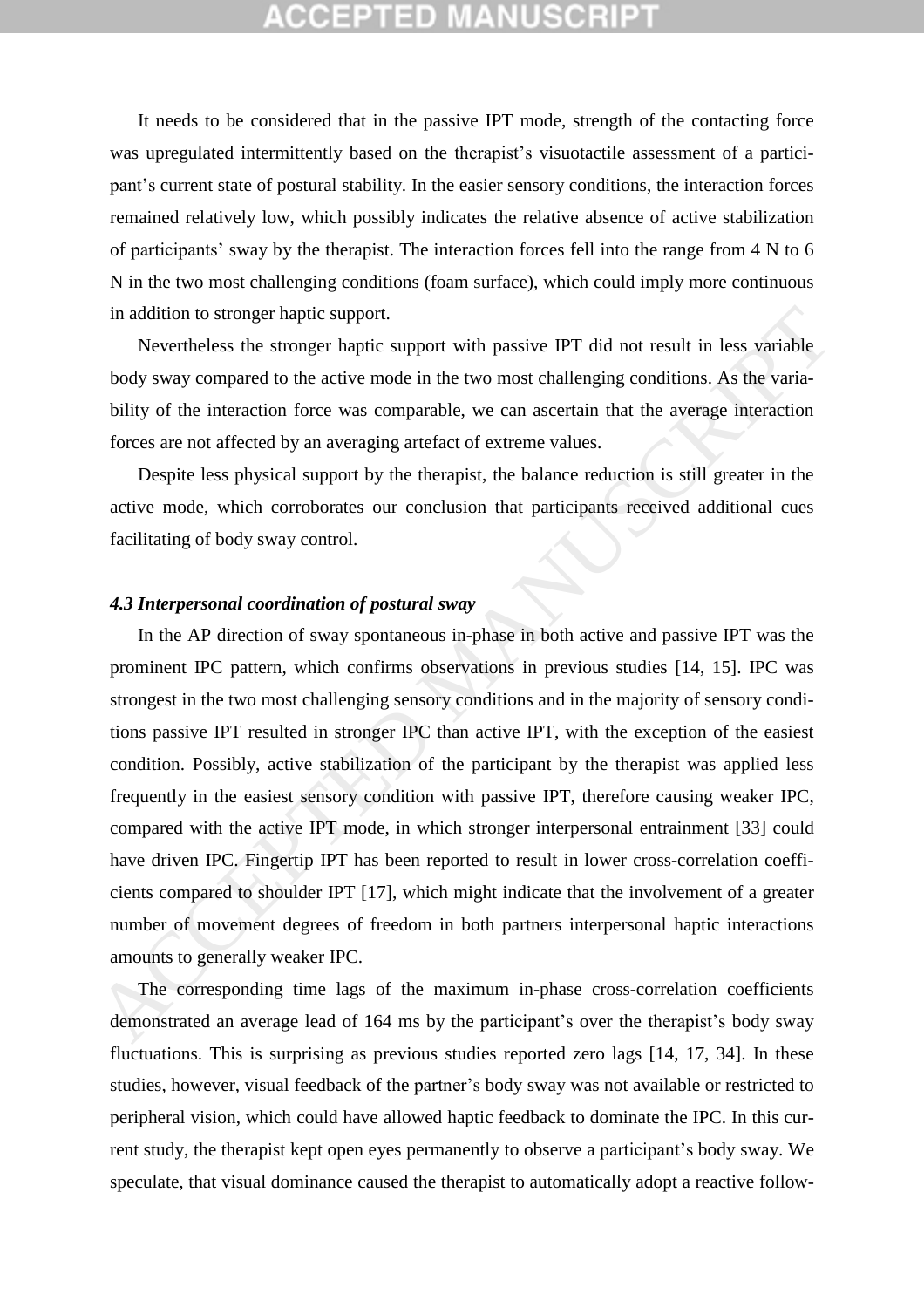er mode [35, 36]. We observed a similar leader-follower relationship in a forward reaching task, when visual feedback was available to the contact provider [37].

### **Conclusion**

We described the effects of passive and active involvement for balance support in a therapeutic context. The passive mode demonstrated increased strength of the interpersonal coordination and the active mode decreased the postural sway of the participant to a greater extent. We suggest balance training could be more effective when both partners face each other. Being more involved in the interaction might enable the participant to spend more time in a challenging balance situation searching and practicing a successful postural strategy. This still needs to be further investigated. itic context. The passive mode demonstrated increased strength of the interpersonal coordination and the active mode decreased the postural sway of the participant to a greater extent. We suggest balance training could be

#### **Conflict of Interest**

#### **There are no conflicts of interest for any of the authors.**

#### **Acknowledgements**

This research was supported by the financial support through the TUM International Graduate School of Science and Engineering (IGSSE). We thank Jarad Prinkey, M.S., Bioengineering who provided insight and expertise that greatly assisted the research and we would like to show our gratitude to Anita Lieb and Susan Strelinski for their great assistance with data collection.

### **Acknowledgements**

We acknowledge the financial support by the Federal Ministry of Education and Research of Germany (BMBF;01EO1401) and by the Deutsche Forschungsgemeinschaft (DFG) through the TUM International Graduate School of Science and Engineering (IGSSE). Research sup-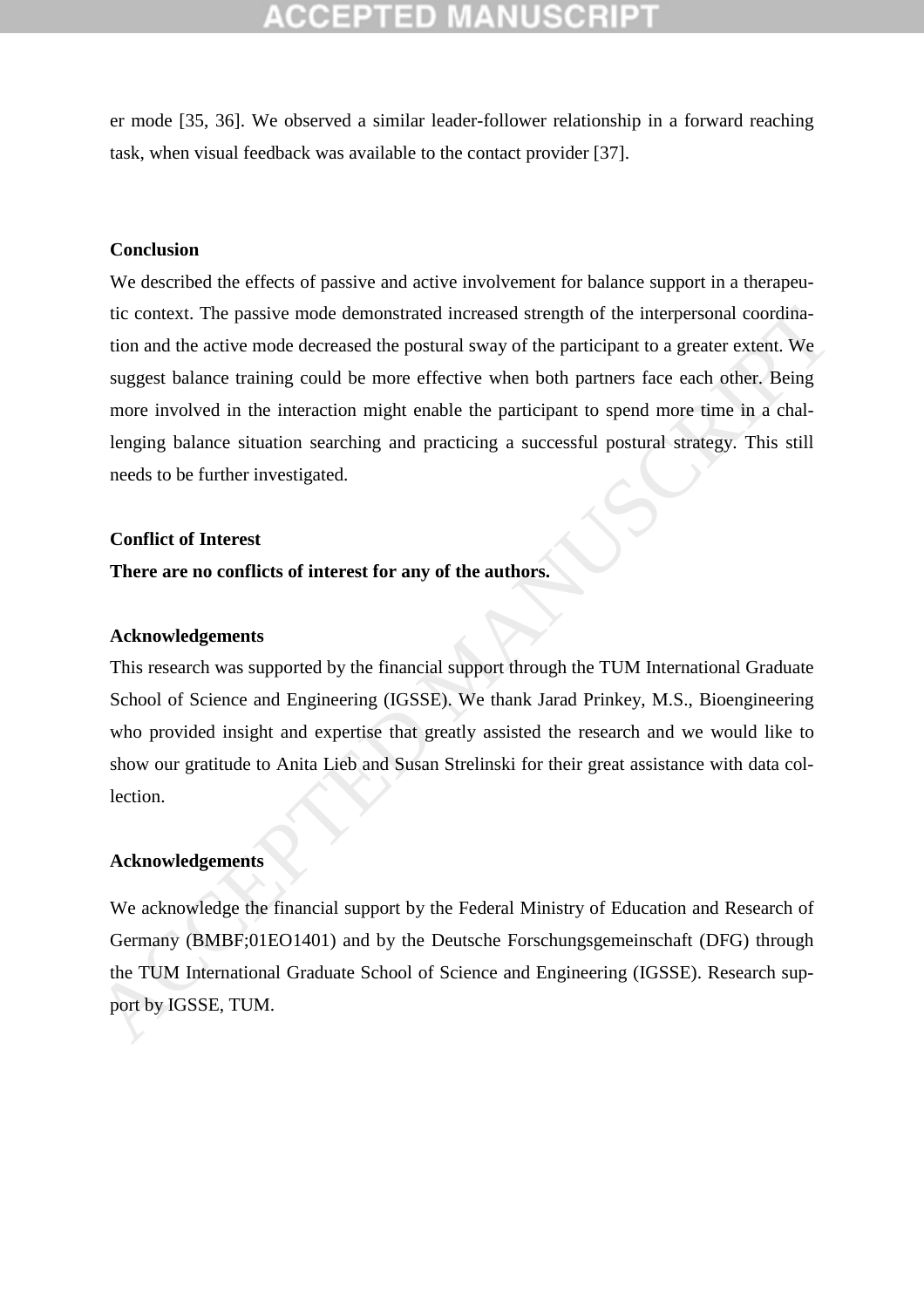# **CCEPTED MANUSCR**

### References

[1] Burns ER, Stevens JA, Lee R. The direct costs of fatal and non-fatal falls among older adults - United States. Journal of safety research. 2016;58:99-103.

[2] Teasell R, McRae M, Foley N, Bhardwaj A. The incidence and consequences of falls in stroke patients during inpatient rehabilitation: factors associated with high risk. Archives of physical medicine and rehabilitation. 2002;83:329-33.

[3] Sherrington C, Michaleff ZA, Fairhall N, Paul SS, Tiedemann A, Whitney J, et al. Exercise to prevent falls in older adults: an updated systematic review and meta-analysis. British journal of sports medicine. 2017;51:1750-8.

[4] Veerbeek JM, Koolstra M, Ket JC, van Wegen EE, Kwakkel G. Effects of augmented exercise therapy on outcome of gait and gait-related activities in the first 6 months after stroke: a metaanalysis. Stroke. 2011;42:3311-5. ACCEPTED MANUSCRIPT

[5] Veerbeek JM, van Wegen E, van Peppen R, van der Wees PJ, Hendriks E, Rietberg M, et al. What is the evidence for physical therapy poststroke? A systematic review and meta-analysis. PloS one. 2014;9:e87987.

[6] Muehlbauer T, Roth R, Bopp M, Granacher U. An exercise sequence for progression in balance training. Journal of strength and conditioning research. 2012;26:568-74.

[7] Sawers A, Ting LH. Perspectives on human-human sensorimotor interactions for the design of rehabilitation robots. Journal of neuroengineering and rehabilitation. 2014;11:142.

[8] Jarrasse N, Charalambous T, Burdet E. A framework to describe, analyze and generate interactive motor behaviors. PloS one. 2012;7:e49945.

[9] Johannsen L, McKenzie E, Brown M, Redfern MS, Wing AM. Deliberately Light Interpersonal Touch as an Aid to Balance Control in Neurologic Conditions. Rehabil Nurs. 2017;42:131-8.

[10] Johannsen L, Wing AM, Redfern MS. Tactile control of balance. Scholarpedia2015. p. 6724.

[11] Holden M, Ventura J, Lackner JR. Stabilization of posture by precision contact of the index finger. J Vestib Res. 1994;4:285-301.

[12] Rabin E, DiZio P, Ventura J, Lackner JR. Influences of arm proprioception and degrees of freedom on postural control with light touch feedback. J Neurophysiol. 2008;99:595-604.

[13] Rogers MW, Wardman DL, Lord SR, Fitzpatrick RC. Passive tactile sensory input improves stability during standing. Exp Brain Res. 2001;136:514-22.

[14] Johannsen L, Guzman-Garcia A, Wing AM. Interpersonal light touch assists balance in the elderly. J Mot Behav. 2009;41:397-9.

[15] Johannsen L, Wing AM, Hatzitaki V. Contrasting effects of finger and shoulder interpersonal light touch on standing balance. J Neurophysiol. 2012;107:216-25.

[16] Johannsen L, Wright RL, Wing AM. Body sway during quiet standing post-stroke: effects of individual and interpersonal light touch. Journal of neurology. 2018.

[17] Johannsen L, Wing AM, Hatzitaki V. Contrasting effects of finger and shoulder interpersonal light touch on standing balance. Journal of neurophysiology. 2012;107:216-25.

[18] Alsubaie S. Postural and perceptual measurements during performance of static blanance exercises. University of Pittsburgh.; 2016.

[19] Powell LE, Myers AM. The Activities-specific Balance Confidence (ABC) Scale. The journals of gerontology Series A, Biological sciences and medical sciences. 1995;50a:M28-34.

[20] Wrisley DM, Marchetti GF, Kuharsky DK, Whitney SL. Reliability, internal consistency, and validity of data obtained with the functional gait assessment. Physical therapy. 2004;84:906-18.

[21] Lee BC, Kim J, Chen S, Sienko KH. Cell phone based balance trainer. Journal of neuroengineering and rehabilitation. 2012;9:10.

[22] Jung JY, Kim JS, Chung PS, Woo SH, Rhee CK. Effect of vestibular rehabilitation on dizziness in the elderly. American journal of otolaryngology. 2009;30:295-9.

[23] Masani K, Popovic MR, Nakazawa K, Kouzaki M, Nozaki D. Importance of body sway velocity information in controlling ankle extensor activities during quiet stance. Journal of neurophysiology. 2003;90:3774-82.

[24] Fisher RA. Statistical Methods for Research Workers. 13th Ed ed: Hafner; 1958.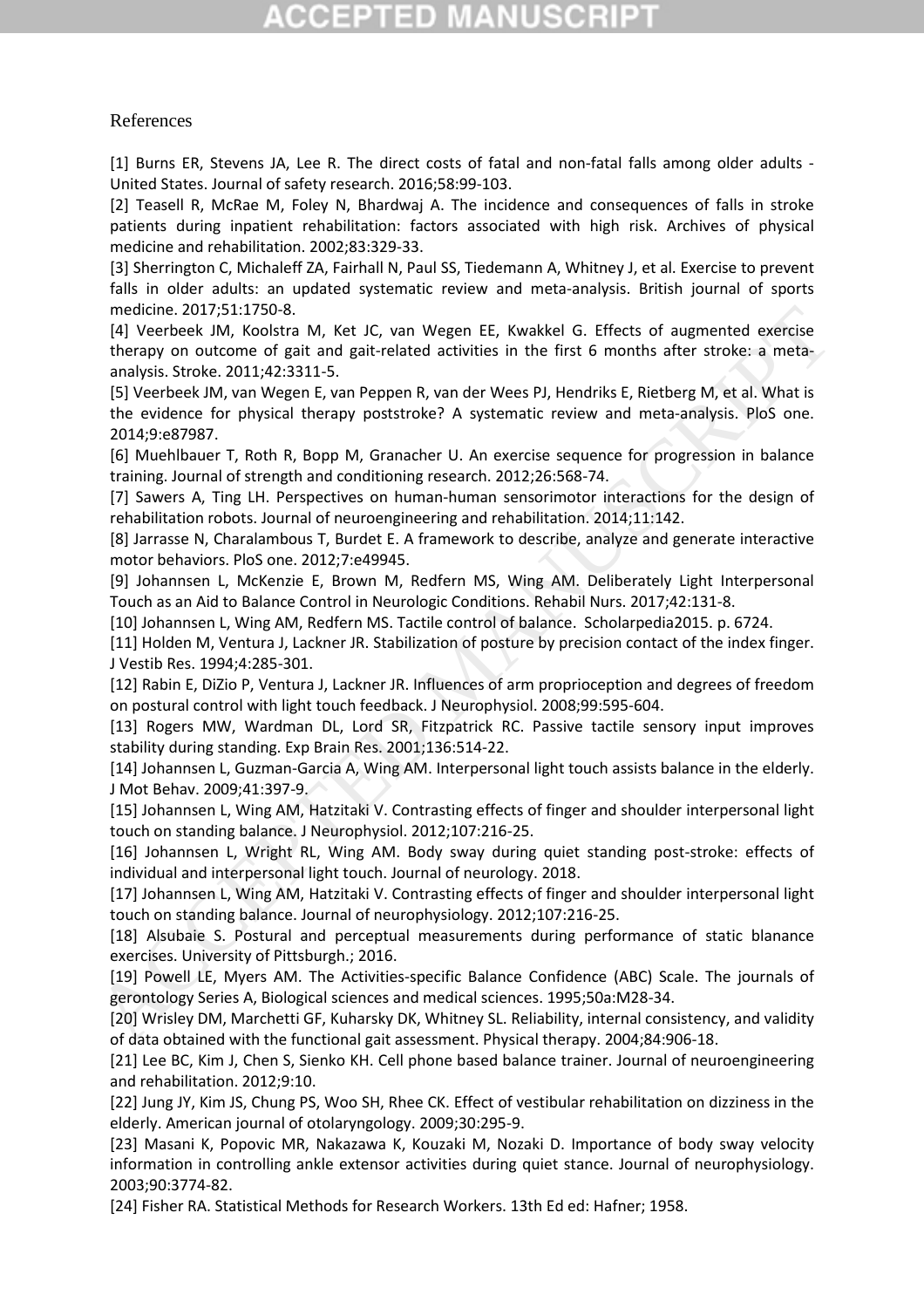[25] Kendall MG. The Advanced Theory of Statistics. 4th Ed. ed: Macmillan; 1979.

[26] Wolfinger R, O'Connell, M. Generalized Linear Mixed Models: A Pseudo-Likelihood Approach. Journal of Statistical Computation and Simulation 1993;48.

[27] Rogers MW, Wardman DL, Lord SR, Fitzpatrick RC. Passive tactile sensory input improves stability during standing. Experimental brain research. 2001;136:514-22.

[28] Wing AM, Flanagan JR, Richardson J. Anticipatory postural adjustments in stance and grip. Exp Brain Res. 1997;116:122-30.

[29] Riley MA, Stoffregen TA, Grocki MJ, Turvey MT. Postural stabilization for the control of touching. Hum Mov Sci. 1999;18:795-817.

[30] Riccio GE, Stoffregen TA. Affordances as constraints on the control of stance. Hum Mov Sci. 1988;7:265-300.

[31] Knoblich G, Sebanz N. Evolving intentions for social interaction: from entrainment to joint action. Philosophical transactions of the Royal Society of London Series B, Biological sciences. 2008;363:2021-31.

[32] Varlet M, Stoffregen TA, Chen FC, Alcantara C, Marin L, Bardy BG. Just the sight of you: postural effects of interpersonal visual contact at sea. Journal of experimental psychology Human perception and performance. 2014;40:2310-8. 1901 Nicola O. Stormegen I.A. Amorances as constraints on the control of stance. Hum Mov Scl.<br>
191887:265-300.<br>
191887:265-300.<br>
Eligit Knobürle, Sebana M. Evolvivig interlucions for social interaction: from entrainment to

[33] Sofianidis G, Hatzitaki V, Grouios G, Johannsen L, Wing A. Somatosensory driven interpersonal synchrony during rhythmic sway. Hum Mov Sci. 2012;31:553-66.

[34] Reynolds RF, Osler CJ. Mechanisms of interpersonal sway synchrony and stability. Journal of the Royal Society, Interface. 2014;11:20140751.

[35] Spence C. Explaining the Colavita visual dominance effect. Progress in brain research. 2009;176:245-58.

[36] Sinnett S, Spence C, Soto-Faraco S. Visual dominance and attention: the Colavita effect revisited. Perception & psychophysics. 2007;69:673-86.

[37] Steinl SM, Johannsen L. Interpersonal interactions for haptic guidance during maximum forward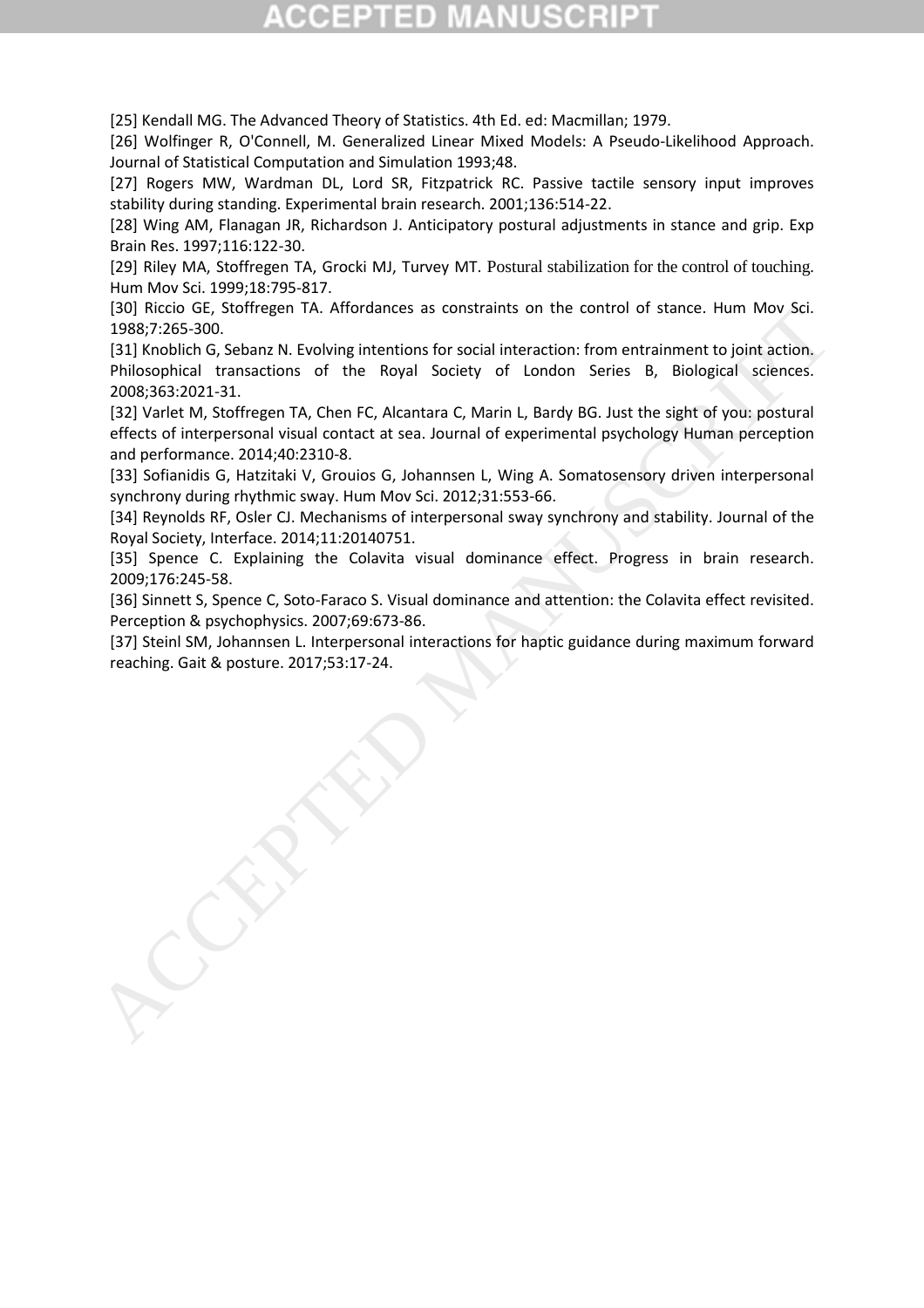#### × C o D

**Fig. 1.** (A & B) The stance configuration of the experimental setup at the beginning of a trial with the physical therapist on the grey force plate and the subject in semi-tandem on the orange force plate in the passive intermittent support mode (A) and in the active continuous support mode (B). The instrumented handle is represented by the blue rectangle in the schematic. Time series plots of the antero-posterior (AP) handle force (left) and AP and medio-lateral (ML) COP velocity of the physical therapist (light) and subject (dark) in active support mode during a foam surface , eyes closed and pitch movement trial (right) (C). The subject performs six balance exercises with increasing difficulty (D).



| Surface          |      | Vision      | <b>Head movement</b> |
|------------------|------|-------------|----------------------|
| 1.               | firm | eyes open   | still                |
| $\overline{2}$   | firm | eyes closed | still                |
| 3.               | firm | eyes closed | pitch                |
|                  |      | Break       |                      |
| 4.               | foam | eyes open   | pitch                |
| $\overline{5}$ . | foam | eyes closed | still                |
| 6.               | foam | eyes closed | pitch                |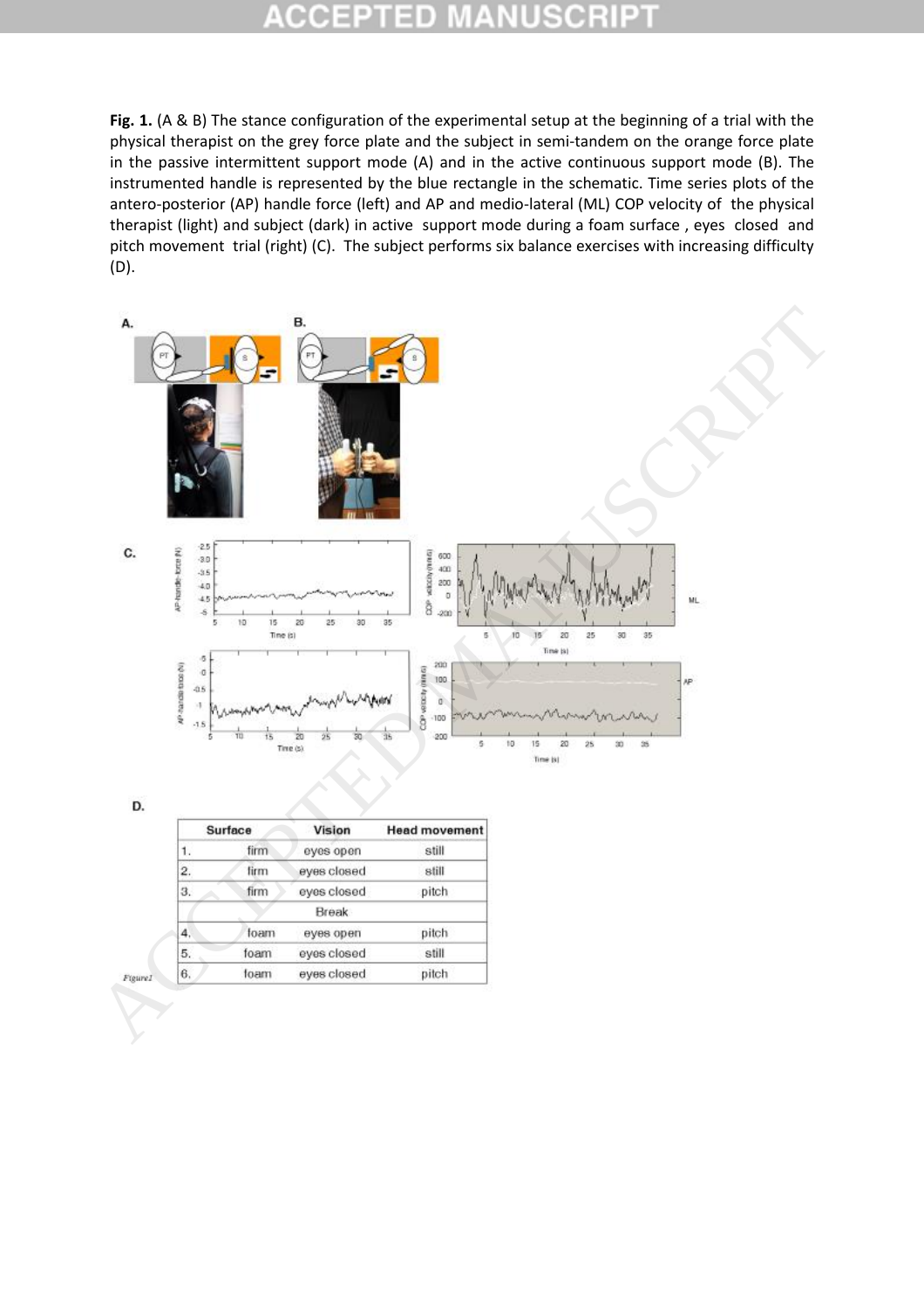#### ۰ lo D

**Fig. 2.** The RMS COP velocity as a function of the exercise conditions and the support provision (passive/active) in AP (A) and in ML direction (B). Letters show the pairwise comparison between conditions; the same letters express conditions are not significantly different from each other. Bold dots indicate the significant support differences within each condition. Error bars indicate the standard error of the mean.

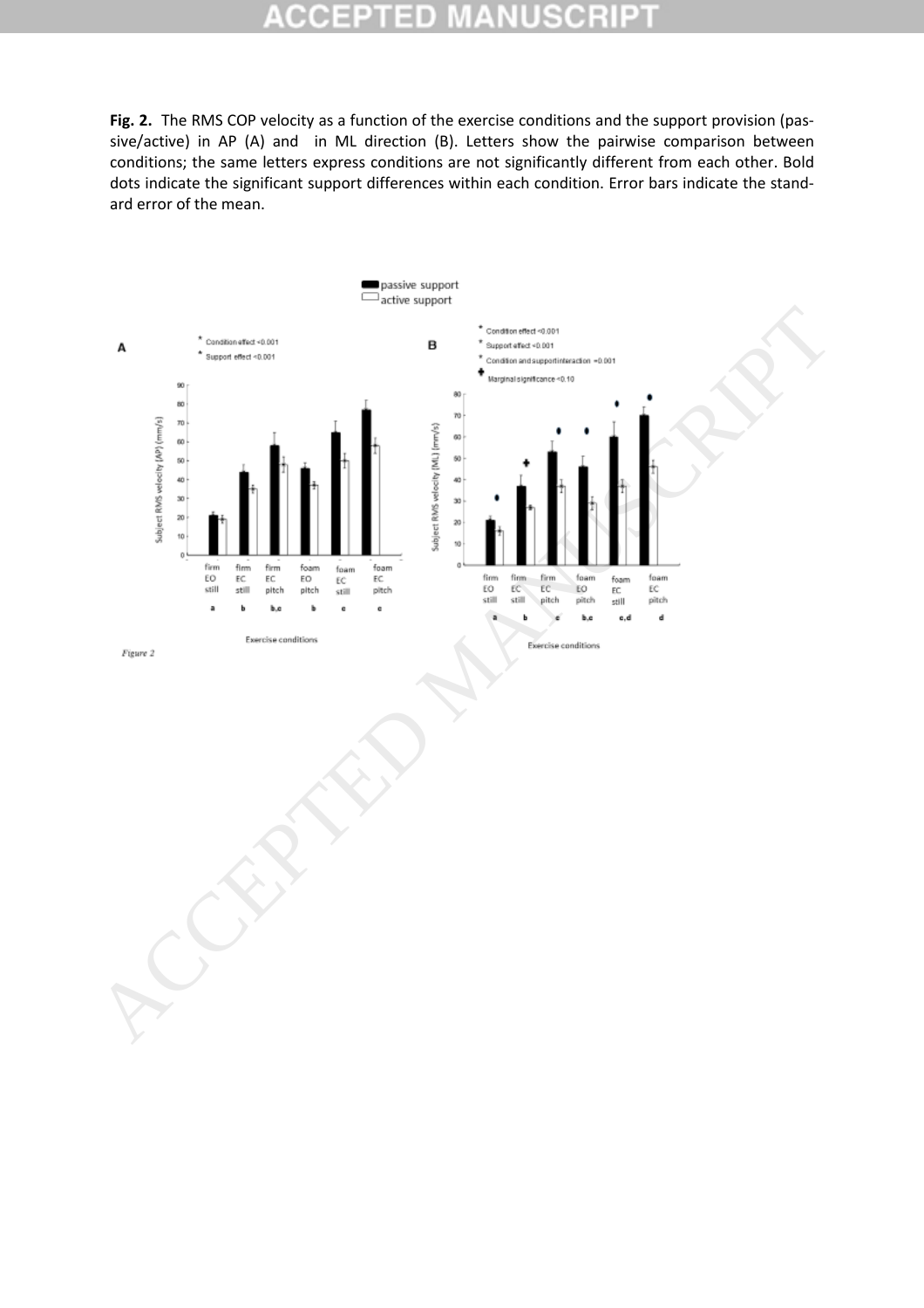#### Ð CO

**Fig.3.** The average (AV) of the handle force as a function of the exercise conditions and the support mode (passive/active) (A) as well as the standard deviation (SD) of the handle force as a function of the exercise conditions and the support mode (passive/active) (B). Letters show significant pairwise differences between conditions; same letters express that conditions are not significantly different from each other. Error bars indicate standard error of the mean.

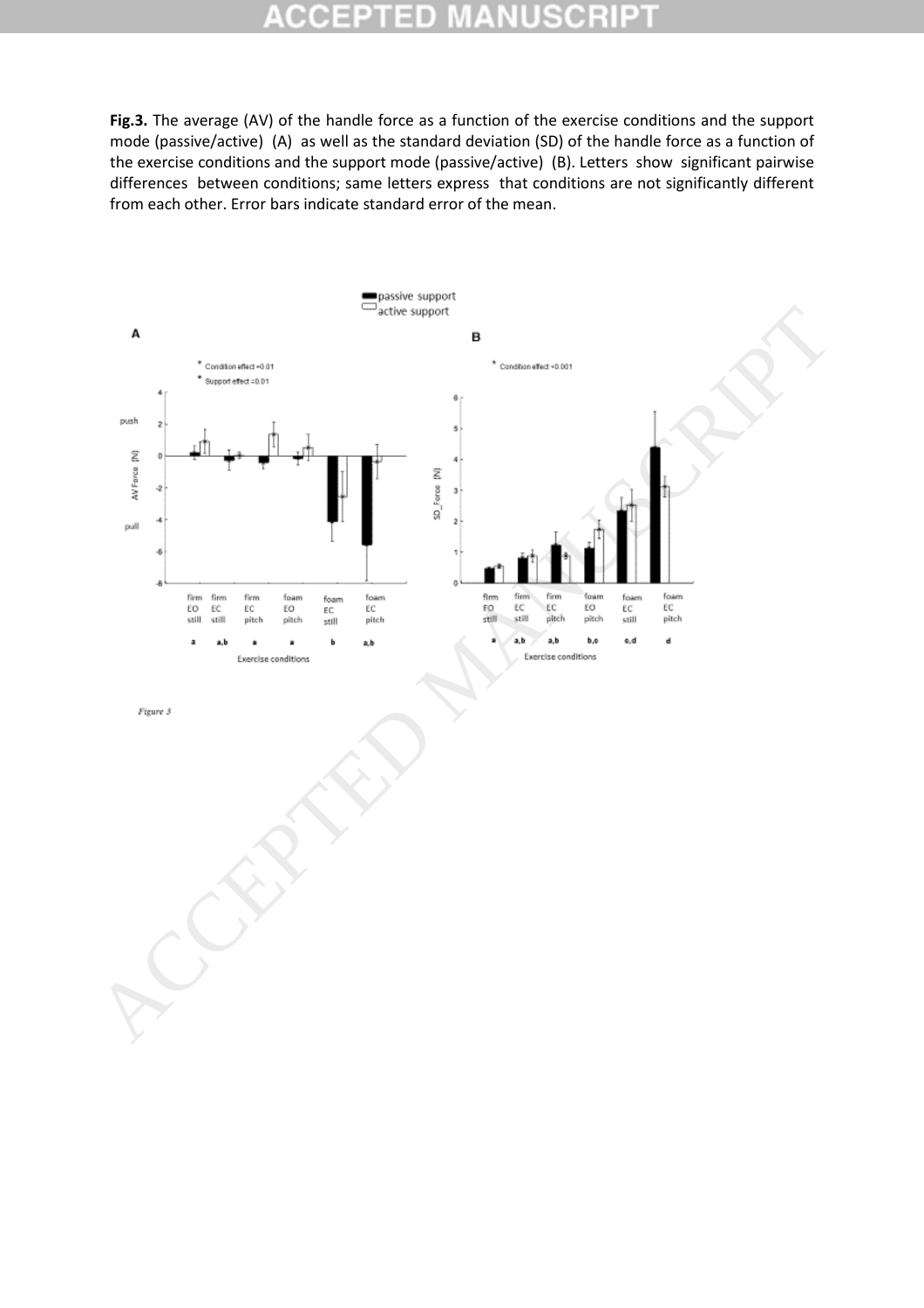#### CCEPT 3D R P) C.  $\pm$

**Fig. 4**. Upper panels show the average minimum cross-correlation coefficients of the CoP velocity as a function of the exercise conditions and the support mode (passive/active) in AP (A) and ML (B) direction. Lower panels show the average maximum cross-correlation coefficients of the CoP velocity as a function of the exercise conditions and the support mode (passive/active) in AP (C) and ML (D) direction. Statistical results refer to the Z-transformed cross-correlations. Minimum crosscorrelations represent negative values and are shown rectified for better visual understanding. Error bars indicate the standard error of the mean. Letters show significant differences between conditions; same letters express conditions that are not significantly different from each other.